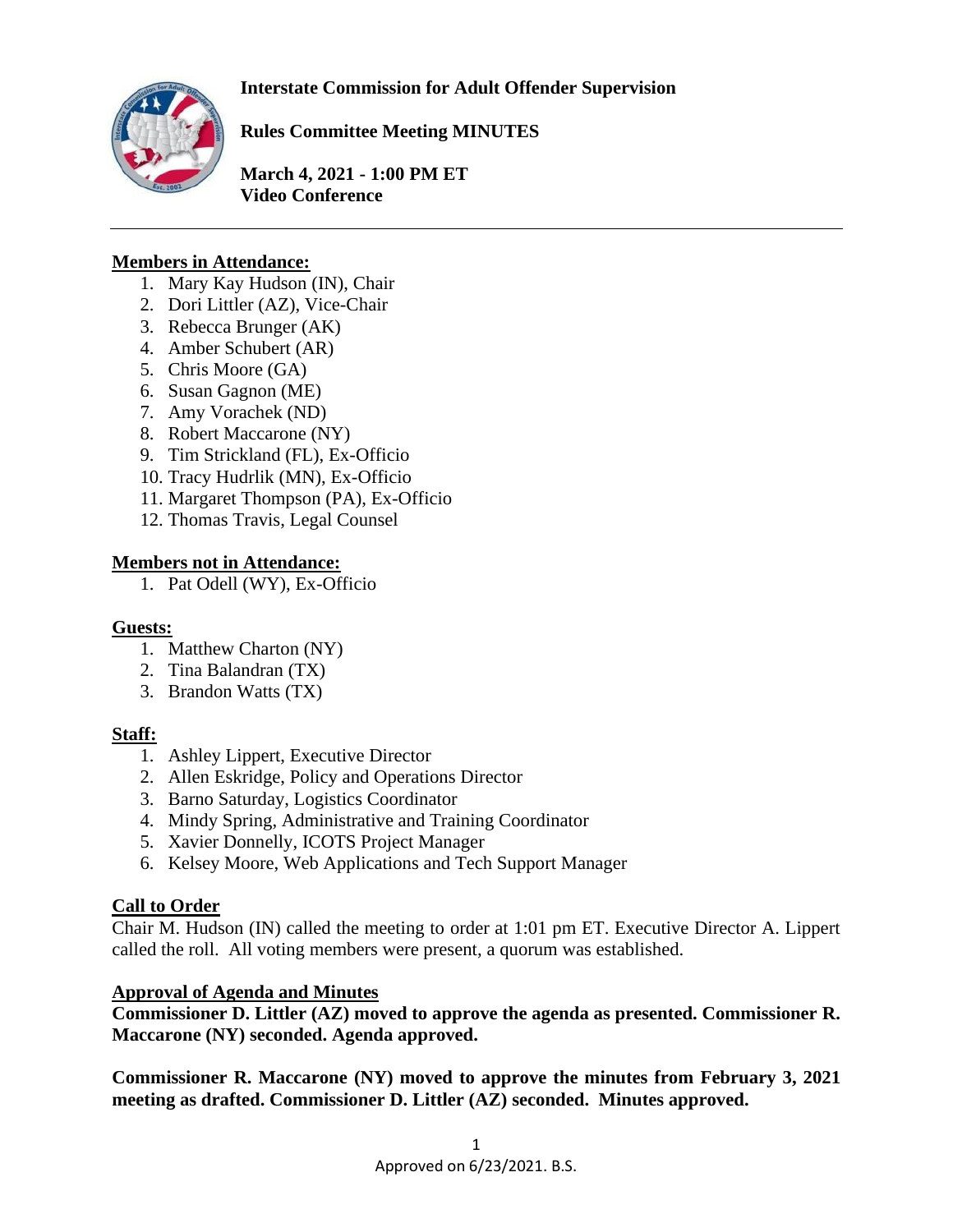### **Discussion**

*Rule 1.101 Definitions of Resident proposed by New York:* Chair M. Hudson (IN) stated that at the last meeting the committee discussed the proposal to amend Rule 1.101 Definition of Resident proposed by Midwest Region. New York proposed an alternative version for the change.

The committee reviewed the Midwest Region proposal to amend Rule 1.101 Definitions of Resident.

#### **Rule 1.101 Definitions (Midwest's proposal)**

**"Resident"** means a person who—

(1) has continuously inhabited a state for at least 1 year prior to the commission of the offense for which the offender is under supervision; and

 $(2)$  (1) intends that such state shall be the person's principal place of residence; and

(2) has continuously resided in the receiving state for at least 180 days prior to:

(a) the date of the transfer request; or

(b) current incarceration; or

(c) active military duty.

(3) has not, unless incarcerated or on active military deployment, remained in another state or states for a continuous period of 6 months or more with the intent to establish a new principal place of residence.

#### **Justification:**

The current definition is too restrictive and particularly challenging to supply proper documentation when it has been months or years from the time the offense is committed until conviction/sentencing. Especially so when an offender has lived in a receiving state for years at the time of transfer, but still doesn't meet the current definition of resident per compact rules. Further, the current definition implies that living in another state for 6 months at any time after commission of the offense would disqualify them as a resident and excludes the offender from meeting the definition for 'resident' in ANY state. The misapplication of the current definition results in delays or denials as transfer requests marked 'resident' incorrectly are returned to end users for correction or denied when transmitted to a receiving state and the offender does not meet 'resident' criteria even if the plan of supervision is valid.

By mirroring the timeframe (180 days) in the "resident family" definition, providing greater consistency in training and applying the definition, this language is also expected to increase mandatory transfers overall and acceptance rates for 'resident' reason.

Commissioner R. Maccarone (NY) presented an alternative proposal to the committee for review and consideration. He stated that many homeless people from neighboring states were drawn to the shelter system in New York City. Subsequently, they claim to be residents and request a right for mandatory transfer of their supervision. At any given day, New York City has about 70,000 homeless people.

New York proposed changing the duration of the residence from 180 days to one year. This would also help to ensure the presence of genuine means of support for the offender. In addition, New York suggested adding "supervision start date for the original offense for which transfer is being requested" and removing "commission of the offense for which the offender is under supervision."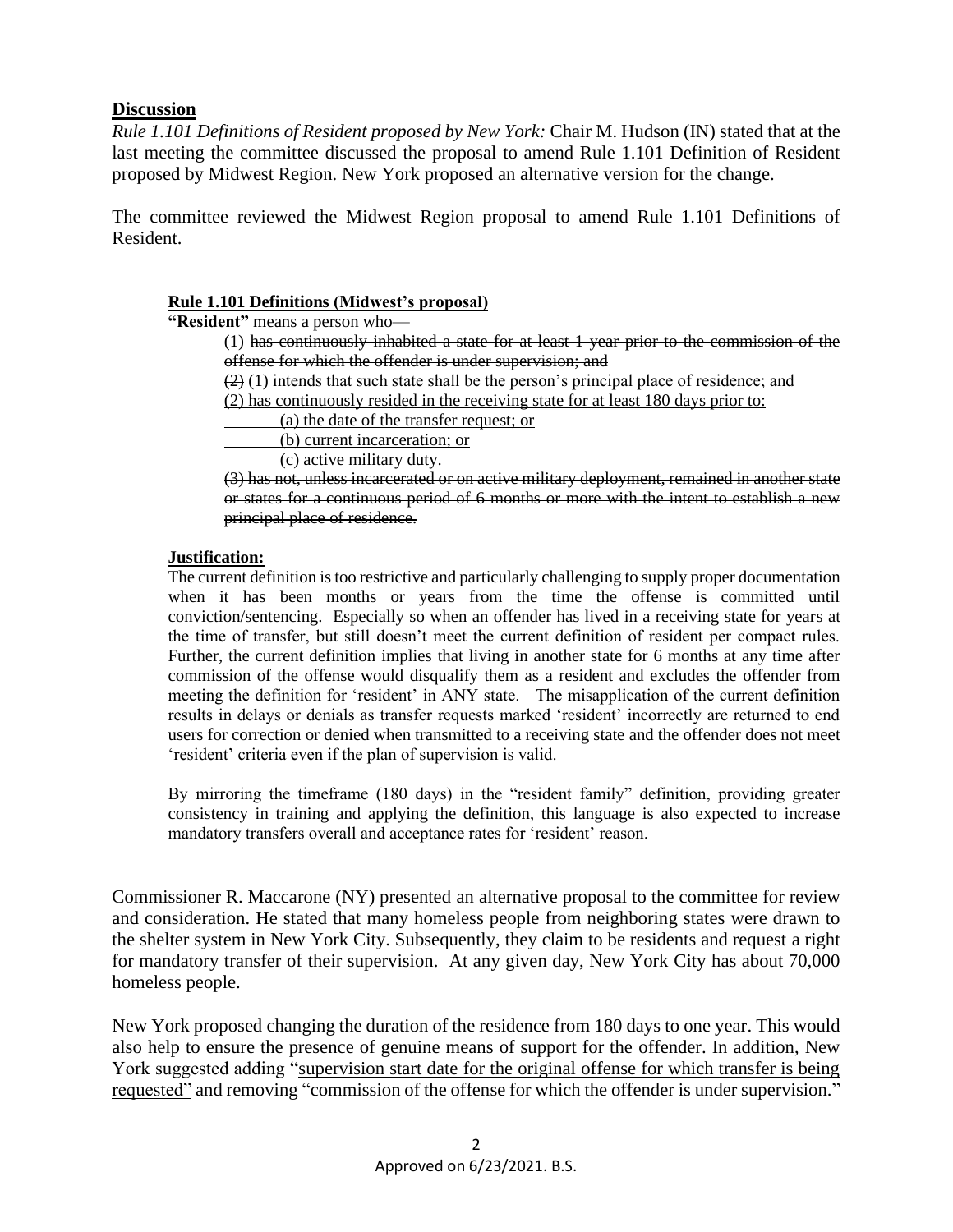New York proposal replaced "military deployment" with "military orders" in third paragraph to be consistent with recent rule changes.

Commissioner R. Maccarone (NY) added that the NY proposal had less changes to the current rule, was more consistent with the other rules, and addressed the concerns and need for change.

DCA M. Charton (NY) added that their proposal did not have a sentencing date as they recognized deferred sentencing was compact eligible.

The committee reviewed the New York's proposal to amend Rule 1.101 Definitions of Resident.

### **Rule 1.101 Definitions (New York's proposal)**

**"Resident"** means a person who—

- 1. has continuously resided in a state for at least 1 year prior to the supervision start date for the original offense for which transfer is being requested commission of the offense for which the offender is under supervision; and
- 2. intends that such state shall be the person's principal place of residence; and
- 3. has not, unless incarcerated or under active military orders-deployment, remained in another state or states for a continuous period of 6 months or more with the intent to establish a new principal place of residence.

### **Justification:**

The current definition of resident in Rule 1.101 is overly restrictive and does not address the circumstances of individuals who have resided in a receiving state for an extended time, especially between commission of the offense and placement on supervision. Moreover, the current definition makes it particularly challenging for the sending state to provide proper documentation to support residency in such circumstances. The misapplication and limitations of the current definition often result in unnecessary delays or denials of the transfer request because the individual does not meet the current criteria of "resident", despite having a valid plan of supervision in the receiving state. This proposal maintains the protections provided to the receiving state under the existing "resident" rule, while recognizing individuals who have established themselves with the requisite supports in the receiving state. Lastly, this proposal ensures that the request for transfer under the qualifying reason remains tied to the commission of the offense for which the offender is placed under supervision.

Commissioner D. Littler (AZ) was in support of one a year residence requirement from a training perspective. She suggested removing the third paragraph from the rule, noting that it was common knowledge.

3. has not, unless incarcerated or under active military orders deployment, remained in another state or states for a continuous period of 6 months or more with the intent to establish a new principal place of residence.

Commissioner R. Maccarone (NY) agreed with Arizona, noting that the paragraph had instructional, but not required information.

Commissioner A. Schubert (AR) asked the committee whether adding "immediately prior to the supervision start date" would provide clarity. Alternatively, the committee could add to "either the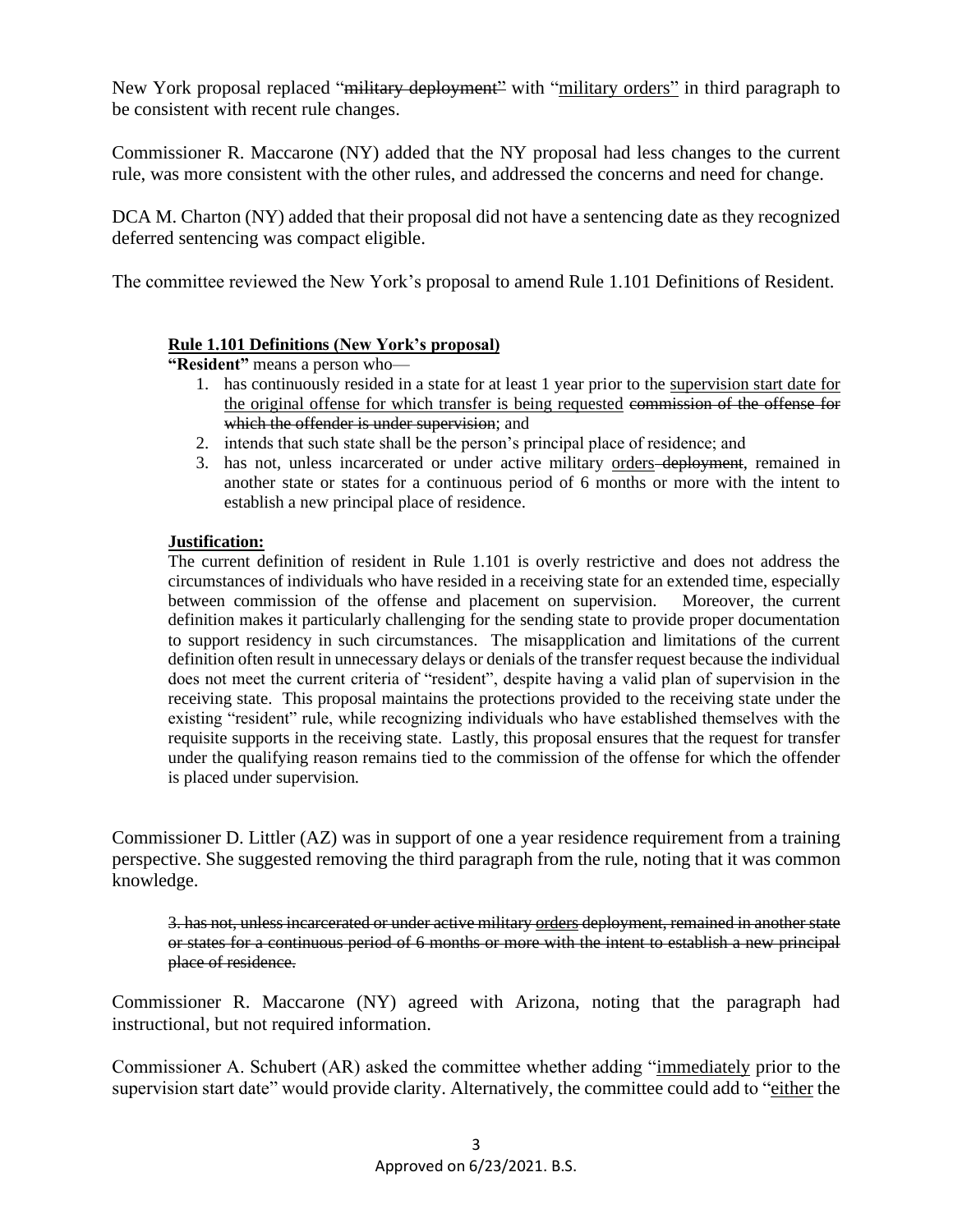supervision start date or sentence date for the original offense for which transfer is being requested."

DCA T. Hudrlik (MN) was in favor of removing "commission of the offense" from the rule, as it was confusing.

Commissioner D. Littler (AZ) was against using "immediately prior to the supervision date", noting that the word was not used in the other rules. She agreed that "resident family" definition was different from "resident" definition and should not be mirrored.

DCA T. Strickland (FL) was in favor of using one year residence requirement. He noted that in most states a person had to reside for one year to qualify for an in-state tuition.

DCA M. Thompson (PA) was in favor of proposed changes. She agreed to remove the third paragraph about military orders for training purposes.

Commissioner R. Brunger (AK) was in favor of changes in the first and second paragraphs. She was against of removing the third paragraph, noting that in some circumstances, it might be useful to have this information spelled out in the rule.

Commissioner C. Moore (GA) spoke against the one-year residence requirement. He noted that it was already difficult for the offender population to meet qualifications for transfer and advised the committee to leave the 180 days requirement.

Commissioner R. Maccarone (NY) noted that one year residence requirement also ensured that the offender had means of support for successful rehabilitation, adding that the other offenders could utilize discretionary transfer, if they had genuine means of support in the receiving state.

The committee discussed that both supervision start date and sentence date for the original offense were recorded in ICOTS.

The committee made changes in red to the NY proposal.

**"Resident"** means a person who—

- 1. has continuously resided in a state for at least 1 year prior to either the supervision start date or sentence date for the original offense for which transfer is being requested commission of the offense for which the offender is under supervision; and
- 2. intends that such state shall be the person's principal place of residence.; and
- 3. has not, unless incarcerated or under active military deployment, remained in another state or states for a continuous period of 6 months or more with the intent to establish a new principal place of residence.

Executive Director A. Lippert advised the committee that both the Midwest and Rules Committee proposals to amend Rule 1.101 Definition of Resident would be posted on the Commission's website for comments on April 1.

**Commissioner R. Maccarone (NY) moved to recommend approval of New York proposal to amend Rule 1.101 Definition of Residence as amended. Commissioner R. Brunger (AK) seconded. Motion passed.**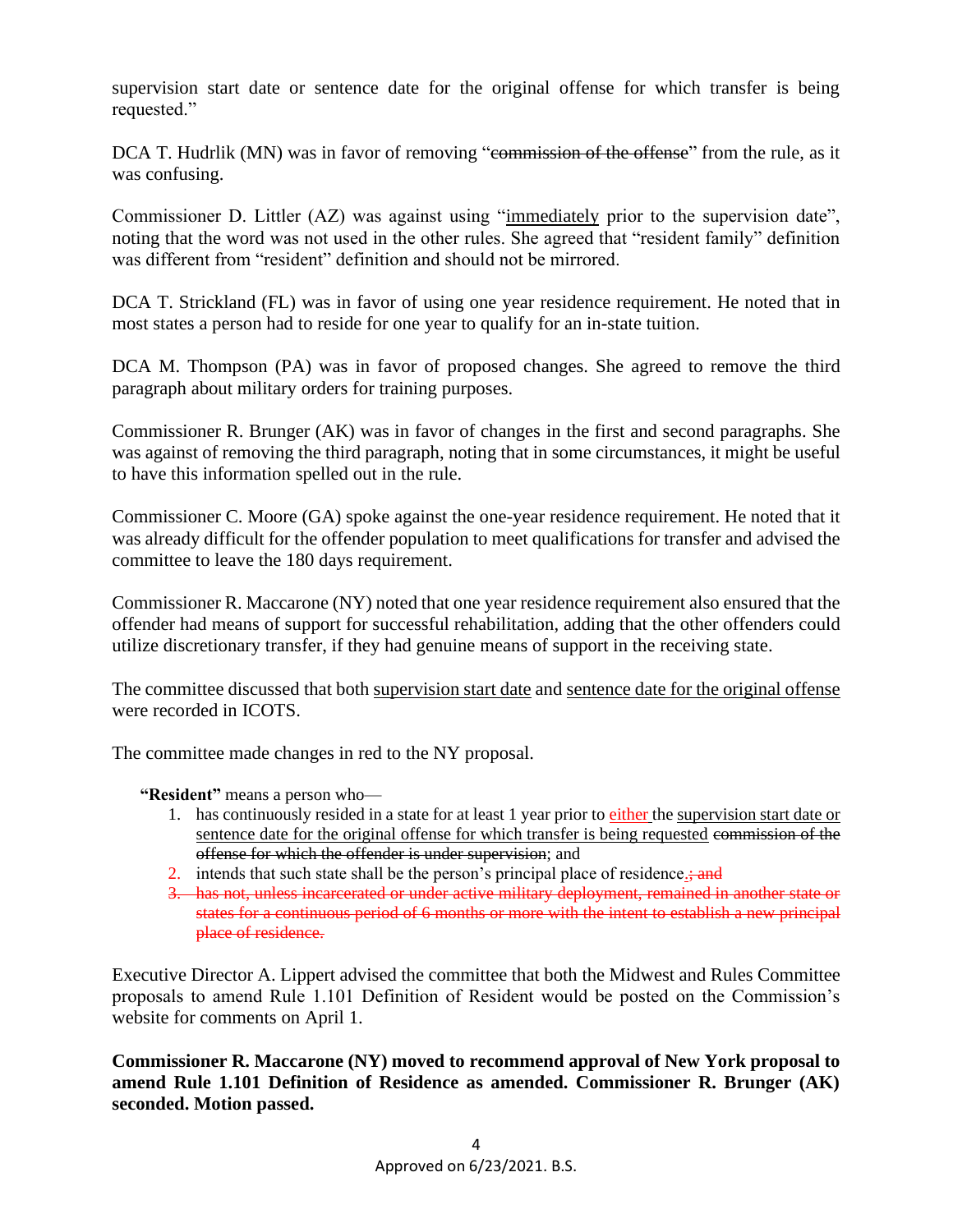DCA T. Hudrlik (MN) noted that the Midwest proposal allowed absconded offenders to return to the state where they had resided after their absconding charges were resolved. She noted that it was the best for these offenders, as they had been residing in that states for many years before apprehension.

Commissioner D. Littler (AZ) noted that she had seen absconders committing many crimes in her state and would not support Minnesota's proposal.

Commissioner R. Maccarone (NY) agreed with Arizona on that matter.

**Commissioner D. Littler (AZ) moved to not recommend for adoption the Midwest Region proposal to amend Rule 1.101 Definition of Resident. Commissioner R. Maccarone (NY) seconded. Motion passed.** 

### **Old Business**

*Rule 3.103 Reporting instructions; offender living in the receiving state at the time of sentencing or after disposition of a violation or revocation proceeding proposed by the South Region:* Chair M. Hudson (IN) stated that at the last meeting, the Rules Committee discussed the South Region proposal to amend Rule 3.103 and the amount of responsibility the proposed amendment placed on receiving states by advising offenders on supervision standards of another state as well as adding the unnecessary procedures to the rules. In addition, the committee discussed challenges of putting processes in the rules, as different states operated differently. The Rules Committee decided that the amendment's concept generated many concerns, and recommended the South Region withdraw its proposal.

Commissioner A. Schubert (AR), South Region member, stated that the South Region met to discuss the Rules Committee recommendation. The region had concerns about the withdrawal of the proposal as the proposed language mirrored the wording in Rule 3.102(d)(1). After informing the region that the Rules Committee discussed the need to revise the language in Rule 3.102(d)(1) as well as the fact that procedure matters needed to be handled on the local level, rather than be added to the rules, the region reluctantly withdrew its proposal.

*Rule 4.105 Arrival and departure notifications; withdrawal of reporting instructions proposed by Midwest Region:* Chair M. Hudson (IN) stated that at the last meeting, the Rules Committee discussed a proposal to amend Rule 4.105 proposed by the Midwest Region. The committee debated if it was more important to receive the Notice of Departure (NOD) before the offender departs or after; as well as the difficulty to predict an offender's accurate departure time and date. The Rules Committee recommended not to add additional restrictions to the rules, withdraw the proposal and address the issue via training.

The Midwest Region met and withdrew its proposal.

*Rule 5.108 Probable cause hearing in receiving state proposed by Midwest Region:* Chair M. Hudson (IN) noted that the Rules Committee also recommended alternative language to the Midwest Region proposal to amend Rule 5.108. The proposed alternative language was more consistent with other language in the rule and the definition for 'Behavior Requiring Retaking'.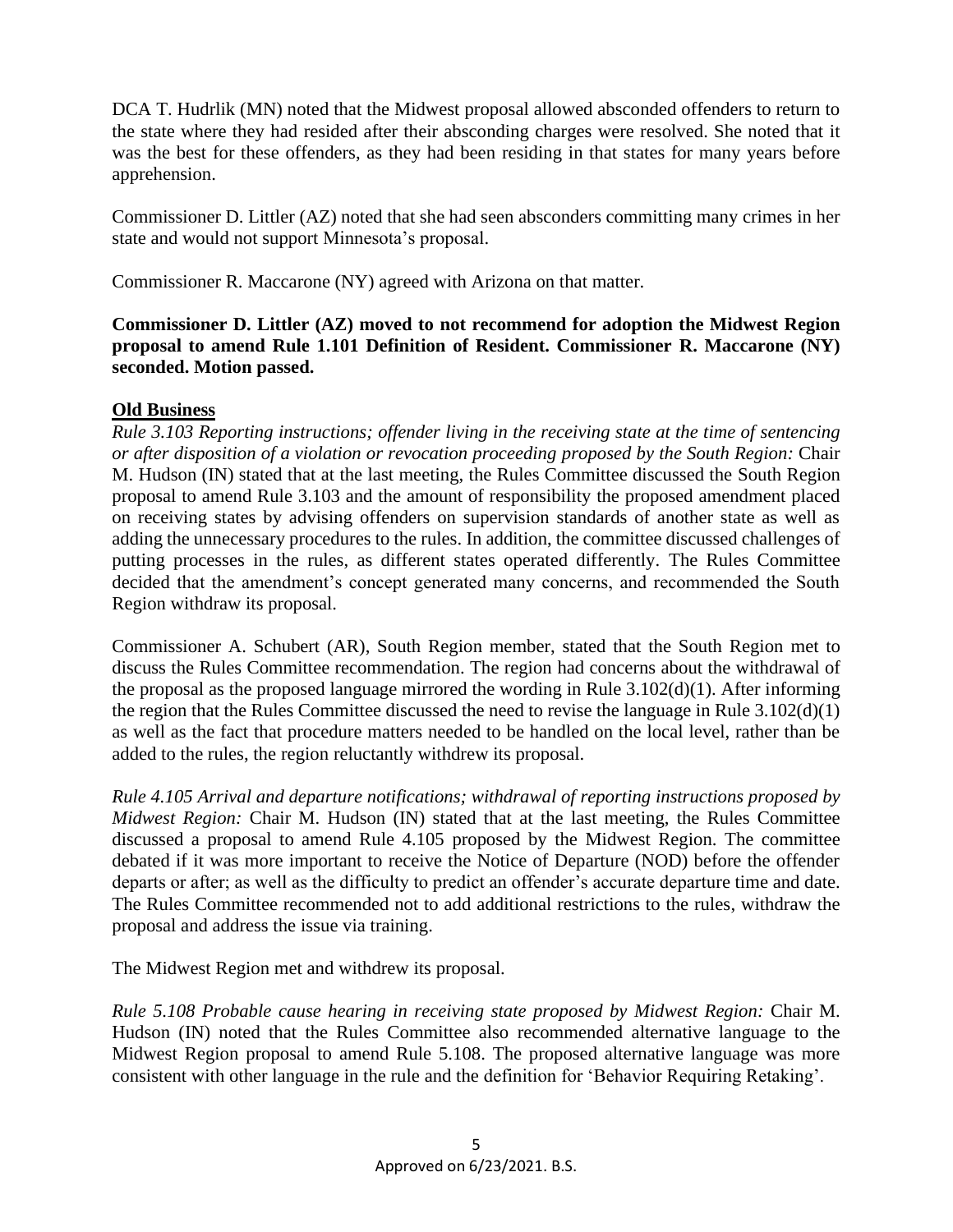Commissioner A. Schubert (AR) brought to the committee's attention that the proposal said, "the conditions of supervision that would result in the pursuance of revocation of supervision". She noted that the conditions themselves were never subject to revocations, but the offenders were subject to revocation, when they commit a violation.

Commissioner R. Maccarone (NY) noted that in his recollection, the committee decided against using the "pursuance of revocation" and agreed to use "the conditions of supervision that would result in the pursuance of revocation of supervision". He added that the current wording means that officers were uncertain that the behavior would result in revocation.

Commissioner D. Littler (AZ) stated that the Rules Committee's alternative language was recorded correctly. She noted that in Arizona, the hearing officers could not guarantee that their requests would result in revocation.

Chair M. Hudson (IN) stated that at its last meeting, the committee discussed the procedures and protocols within states and circumstances court officers or parole agents were instructed to file for revocation. She added that in Indiana, hearing officers and parole and probation supervisors could not guarantee that the condition of supervision would result in revocation.

Commissioner R. Brunger (AK) agreed with Arizona and Indiana that the alternative language proposed by the Rules Committee was correctly recorded.

Chair N. Hudson (IN) added that the Midwest Region adopted the Rules Committee's recommendation for alternative language.

**Commissioner R. Maccarone (NY) moved to recommend approval of the Midwest Region proposal to amend Rule 5.108 as presented. Commissioner A. Schubert (AR) seconded. Motion passed.** 

### **New Business**

*Warrant timeframe rule proposal package:* Chair M. Hudson (IN) and Vice-chair D. Littler (AZ) had attended the South and Midwest region meetings to address any questions and concerns regarding the warrant timeframe proposal package. The package includes amendments to six rules expanding the timeframe for issuing compact compliant warrants to a standard 15-business day, when an offender fails to arrive or return as instructed or is subject to retaking.

Chair M. Hudson (IN) continued that there was minimal discussion in both meetings. She advised the regions to utilize the ICAOS Technical and Training Assistance Policy to train their stakeholders.

Commissioner D. Littler (AZ) extended the Rules Committee and the national office's assistance to resolving obstacles with implementing the new rules. She added that after the meeting, a couple of South Region members suggested looking at responses to violation report timeframes.

Commissioner C. Moore (GA), South Region member, did not receive any negative feedback about the proposal package. At the meeting, he commented about the triggers of the timeframe start for the violation reports. He added that large states would have challenges implementing the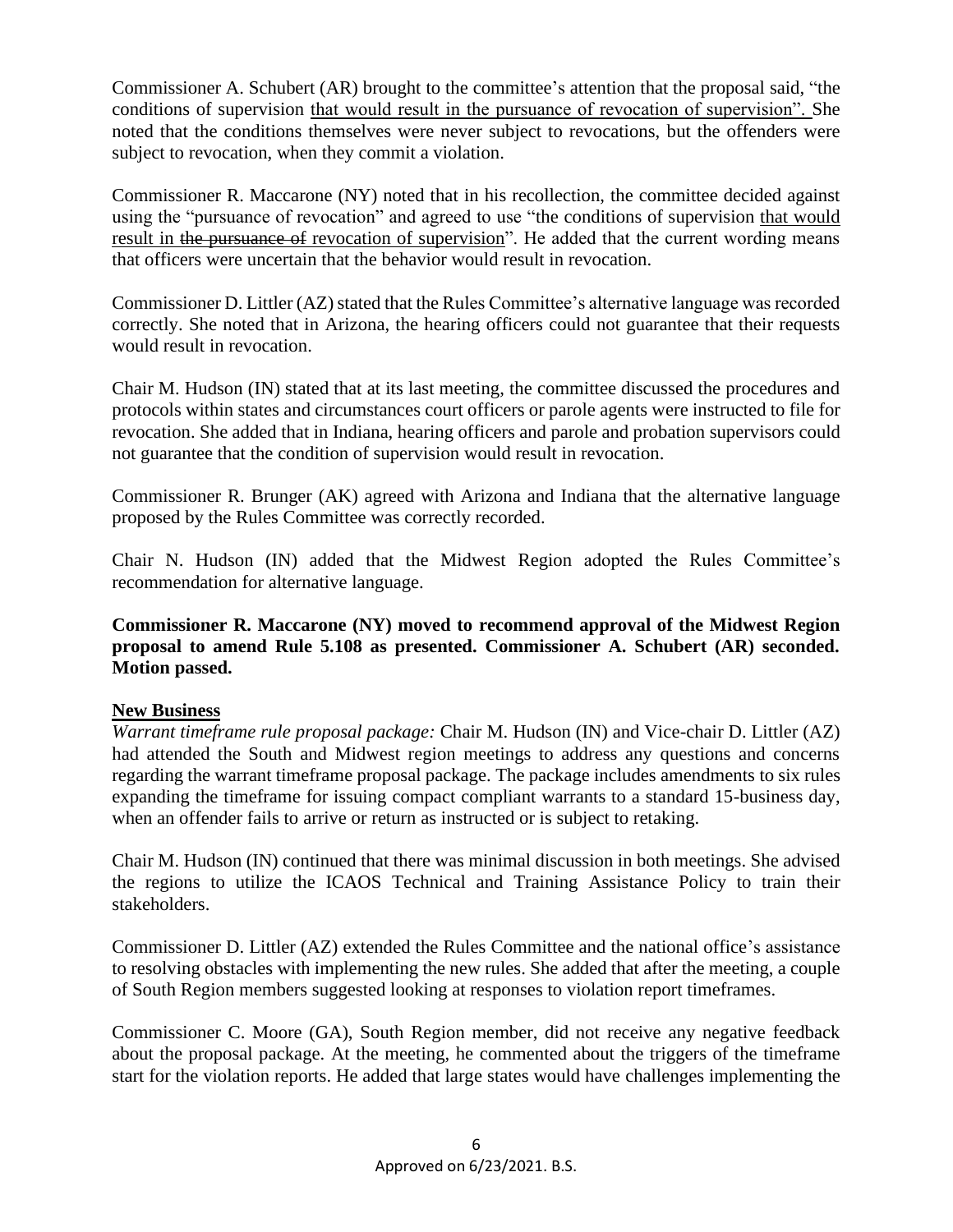15-business day timeframe, sometimes, simply due to circumstance outside of their control, as an example he noted that some courts had limited availability as they served multiple counties.

Chair M. Hudson (IN) asked if Georgia's supervision agencies and courts were gravitating towards remote sentencing.

DCA T. Strickland (FL) stated that Texas indicated difficulties to comply with the 15-business day timeline. They had traveling judges serving rural areas in Texas, who might not be in the jurisdiction for 2-3 weeks at the time. He noted that there would be some physical difficulties to overcome.

Chair M. Hudson (IN) emphasized the importance of providing proper education on compact warrant requirements to all stakeholders.

Commissioner A. Schubert (AR) stated that even though she had started working on preparing Arkansas stakeholders for the 15-business day warrant timeframe, she did not think her state would be ready to implement the proposed changes. She inquired about the upcoming ICOTS enhancement to track warrants.

Executive Director A. Lippert stated that the national office was working on an ICOTS enhancement to create new managed processes for tracking warrants for compact offenders. The enhancement consisted of two parts: 1) the system would automatically notify the user if they need to issue a warrant on the offender; 2) users needed manually enter the warrant information into ICOTS.

She added that the tracking mechanism depended on manual entry as the NCIC and ICOTS systems did not speak with each other.

She added that the Commission received a grant to establish a process to notify states when a warrant was issue on a compact offender. To fulfill the grant's requirements to enter offender information into the FBI's program, the Commission needs to obtain an Originating Agency Identifier (ORI) number. There had been challenges in getting the ORI number for the Commission on the national level. The Commission was taking alternative approach to receive the ORI number through individual states. Kansas agreed to be a pilot state for this project. The national office continued to pursue the ORI number.

Executive Director A. Lippert noted that the FBI approved adding a compact indicator in the NCIC system.

Commissioner R. Maccarone (NY) stated that New York already implemented the 15-business day warrant timeframe last year. He noted that the biggest challenges they had implementing these timeframes were in New York City. He noted how important it was to distinguish the interstate compact warrants from the other warrants and explained to judges that the receiving state had already done due diligence to locate these offenders. He offered to share NY implementation strategies with the committee. New York was in support of the proposed changes as they were in line with the goals of victims and public safety.